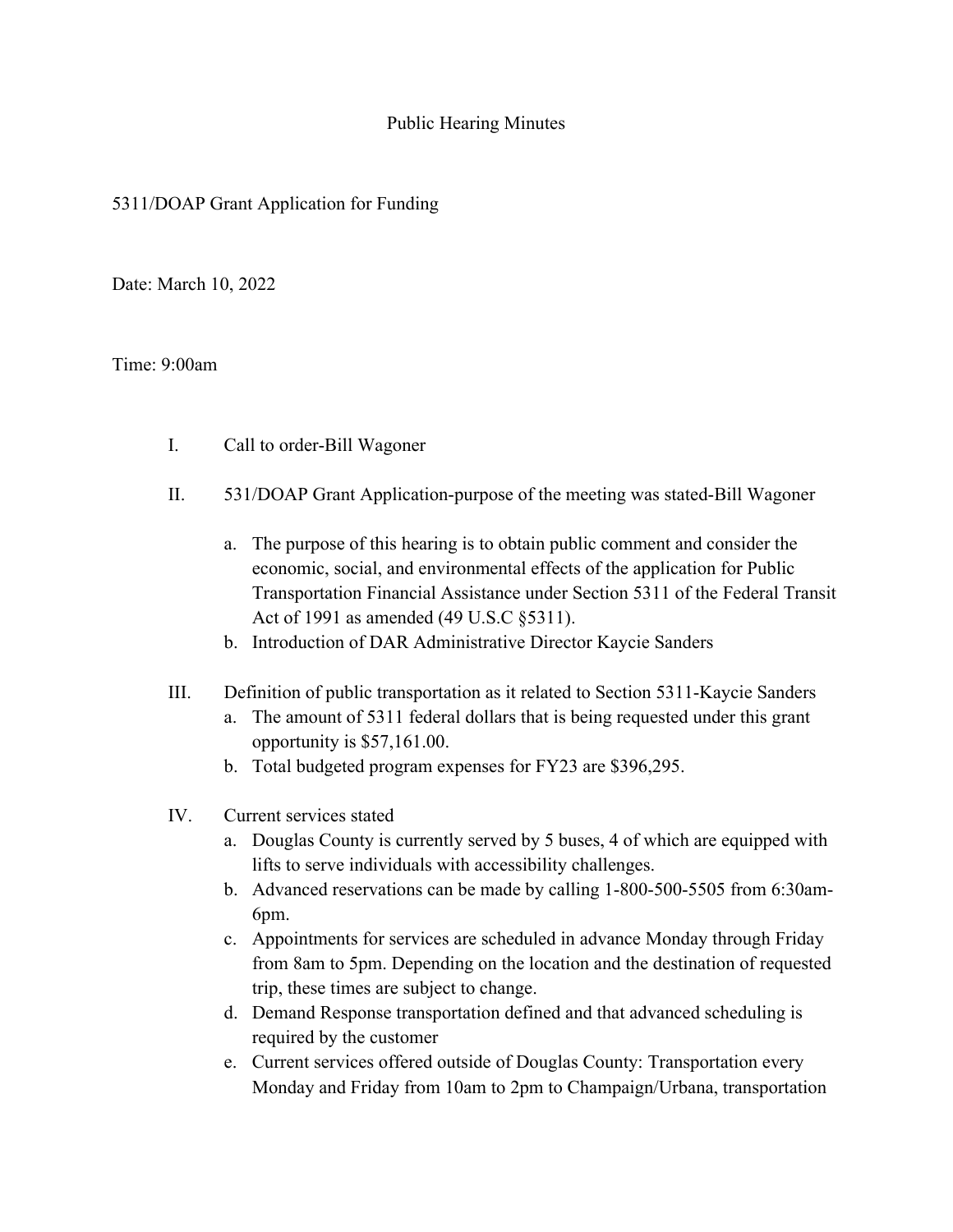to and from Coles County on Tuesdays and Thursdays from 10am to 2pm, and transportation to and from Decatur on Wednesdays between 10am and 2pm.

- f. More information can be found on [www.dialaridetransit.org](http://www.dialaridetransit.org/)
- g. Douglas County advisory council scheduled to meet March 15th at 10am via zoom. To request a link to the council meeting please contact Patricia Hicks via email [www.phicks@lifespancenter.org.](http://www.phicks@lifespancenter.org/) Zoom link will also be on County Webpage.
- V. Public Comment Section open, 5 minutes per person or 15 minutes per topic
- VI. Public Comment
	- a. Amanda Minor:
		- Asked for clarification on dispatch hours compared to hours of operation. Kaycie Sanders clarified.
		- Asked if DAR would consider partnering with Rides Mass Transit to help in the transportation of Parkland College students to Champaign daily with a meet up at Loves filing station. Bill Wagoner advised purpose of this hearing was pertaining specifically to the grant application not operations.
		- Asked if the transportation budget was publically disclosed and/or subject to FOIA request. Patricia Hicks advised the budget was not currently publically posted.
	- b. Sara Ruholl:
		- Based on the definition of demand response, asked if the Zipline in the past or in the future was or would be funded with the grant funds being applied for. Patricia Hicks answered no.
		- Asked if an RFP is something that anyone has considered to get another transportation company in to service Douglas County. Bill Wagoner stated that is something that would have to be brought to the Douglas County board during a different platform as this hearing was specific the application for Section 5311 funds. Sarah Ruholl stated the persons present should be able to address the question. Bill Wagoner again advised this was not the appropriate time for parties to be making this inquiry. Sara Ruholl stated that her question was not answered and requested documentation to that effect be included in the meeting notes.
- VII. Hearing adjourned at 9:10am